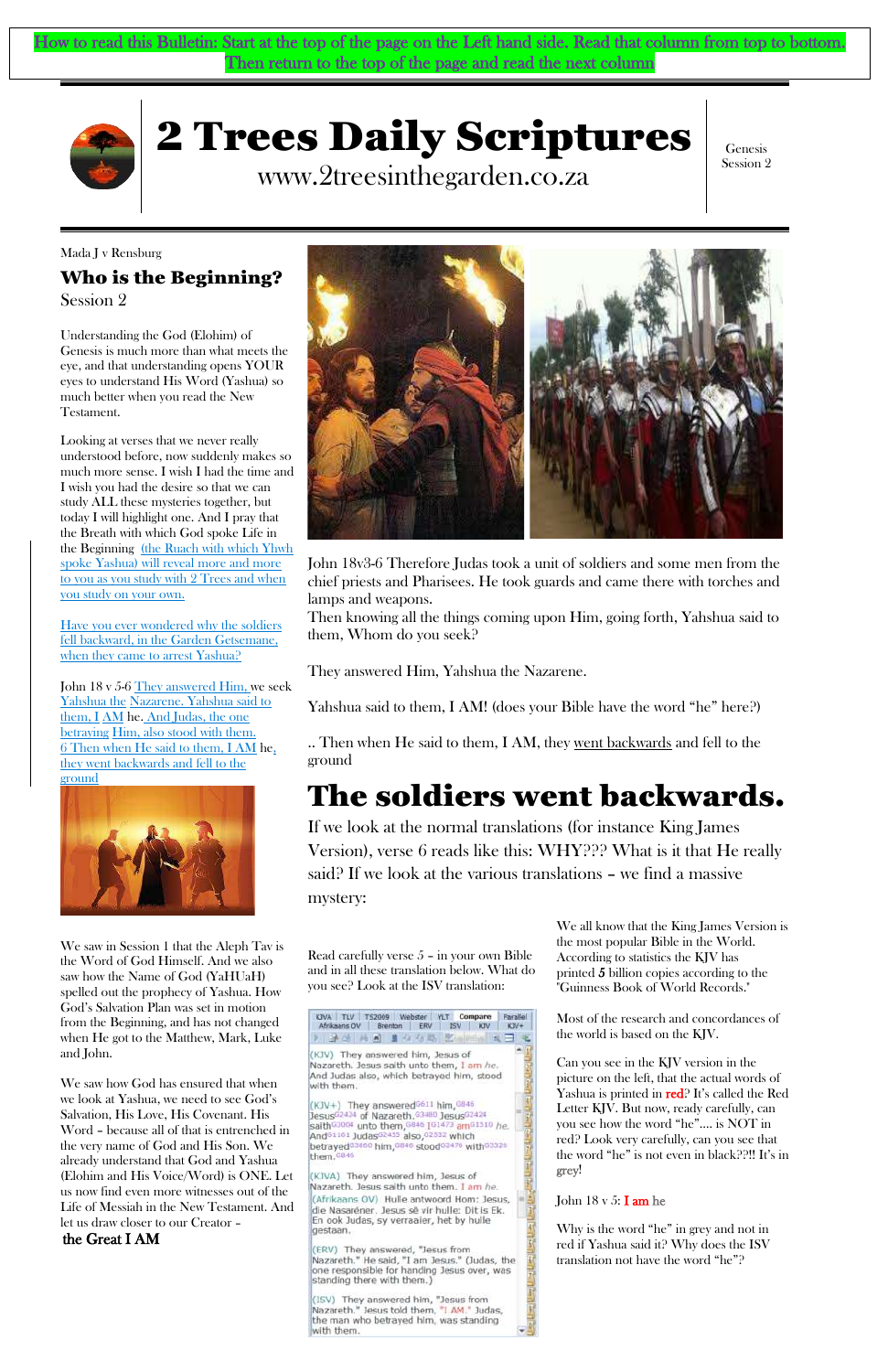## Why did the soldiers go "backward"?

What made them fall back flat on the ground?

So, lets dig into the Sod (Hidden) mystery of John 18

Exodus 3:14 - And God said unto Moses, I AM THAT I AM: and he said, Thus shalt thou say unto the children of Israel, I AM hath sent me unto you.

13 And Moses said to the Elohim, Behold, I shall come to the sons of Israel and say to them, the Elohe of your fathers has sent me to you; and they will say to me, What is His name? What shall I say to them?

The only Person that has the Name of "I AM" if Almighty God, Yhwh Elohim Himself. When Moses asked Him at the burning bush, what must he tell Israel back in Egypt, Who has sent him (Moses) to them to take them out of Egypt, Yhwh gave Moses His MOST HOLY, Secret Name: I AM.

Who were the "fathers" of Israel? If you don't know the foundations of Scripture in order to answer this very important question, please consider starting the 2 Trees Daily Scripture Studies on the Book of Genesis on Youtube. Because understanding Abraham, Isak and Jacob is SO extremely important. The Covenant of God (who IS Yashua, you have learned this in Session 1) was made with the father Abraham. The hearts of the lost children must return to the fathers. The roots of the Olive Tree is rooted in the fathers. The King of Israel comes out of the Fathers. Out of the seed of Abraham, through Isak (not Ishmael), through Jacob (not Esau) and then through Judah (the tribe of Judah – today called the Jews). And if you don't understand the holy bloodlines – you will also have no discernment to identify the false prophets, the Antichrist, the Beast – and the Jews who call themselves Jews – but they are not – they lie – they are from the Synagogue of Satan and THEY blaspheme God (Rev 2v9)

Here, the God of Abraham, Isak and Jacob reveals His Name to Moses as I AM. (remember, Jacob's name was changed to Israel (Gen 32v28). The God of Israel is I AM…. Almighty God Himself.



Moses fell on his face before" I am" (Ex 3:14) Abraham fell on his face before "I AM El-Shadai" (Gen 17v3) Israel fell on their faces before the fire of I am (Lev 9:14) Ezekiel fell on his face before the likeness of the glory of Yhwh (Ex 1:28)

So now we see that the KJV, and all the other version translated from the KJV – has INSERTED a small little word – but because they did that, they changed EVERYTHING. Some will say they did that with good intentions – I'm sorry, but I do not agree. I know the serpent (Satan) had his way with the lying pen of the translators (Jer 8:8) in order to hide the true identity of Yashua.

Here I have respect for the ISV, but it's still not my translation of choice because of various other reasons, but the ISV has used the texts of the <u>[Dead Sea Scrolls](https://en.wikipedia.org/wiki/Dead_Sea_Scrolls)</u> to provide a textual apparatus for understanding the Old Testament. Let me show you some other translations that are also more accurate:



And so we can find hundreds more examples of how people FELL ON THEIR FACES (falling FORWARD) when confronted with the Presence of the Great I am. Even Dag-ON (the Phillistine ON of Dag – Mighty One of the Fish) couldn't stop itself

from falling on his face before the Ark of the Covenant (1 Sam 5:1)

# Everyone must fall before I AM

So why did the soldiers fall backwards before Yashua?

But first we have to answer the mystery of why did the soldiers FALL in the first place?

Remember, the KJV shows Yashua just answered their question. They said they are looking for Yashua from Nazareth. And He answered: I am he. Basically He just said He was Yashuy from Nazareth who they are looking for. Right? But that does not explain why they fell? So let's ask KJV why the word "he" is in grey, because in THAT… lies the answer.

The KJV has inserted words into text in order for the text to read easier. If something in the original text does not make sense, the KJV translators have taken the liberty (arrogance) to insert words. For instance: to say I am when asked who you are, does not make sense. To add the word "he" when asked if you are Yashua, does make sense.

| Webster YLT  |        |                                                                                                                                        | Compare    |               |
|--------------|--------|----------------------------------------------------------------------------------------------------------------------------------------|------------|---------------|
| <b>KJV</b>   | $KJV+$ | <b>KJVA</b>                                                                                                                            | <b>TLV</b> | <b>TS2009</b> |
| Afrikaans OV |        | Brenton                                                                                                                                | <b>ERV</b> | <b>ISV</b>    |
|              |        | <b>&gt; 34 A B B &amp; Q B Z A</b>                                                                                                     |            |               |
| with them.   |        | (TLV) "Yeshua ha-Natzrati," they<br>answered Him. Yeshua tells them,<br>'I am." Now Judah, the one<br>betraying Him, was also standing |            | ī<br>Ē<br>ī   |

(TS2009) They answered Him, "יהושע of Natsareth." יהושע said to them, "I am." And Yehu□ah, who delivered Him up, was also standing with them.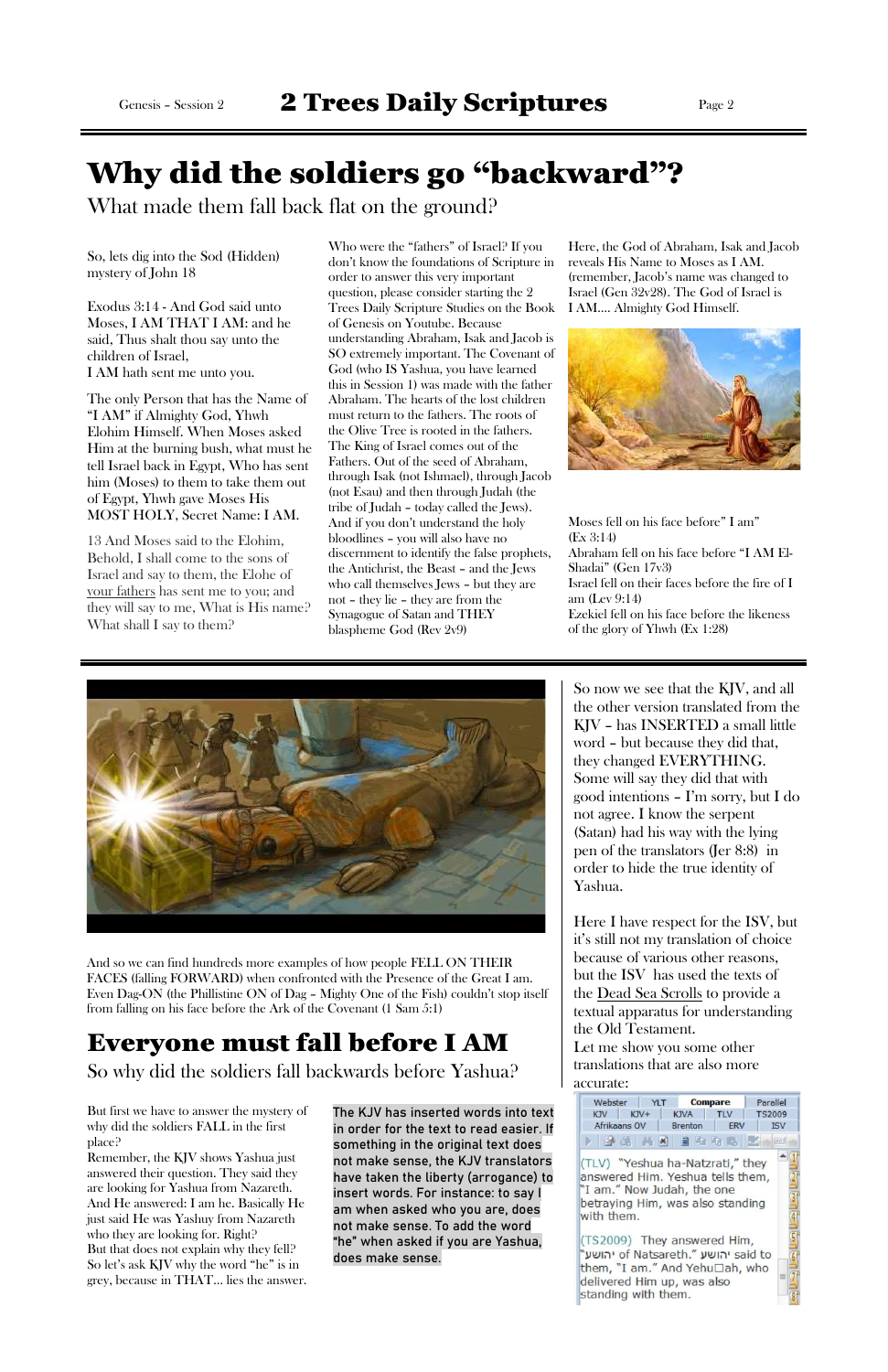### Genesis - Session 2 **2 Trees Daily Scriptures** Page 3



Yashua declared: I AM When Yashua said here in John 8 that He was the "I AM" even before Abraham was born – they wanted to kill Him right there and then – because He basically claimed that He was God!!

> Can you understand now how we saw in Session 1 that Messiah Himself is a true manifestation of Yhwh Elohim. The Saviour of the world did not come to create a new religion, or start a new church, or change anything His Father has put in place. No, as He Himself said, He did not come to change even one Jot or Tittle from His Father's Word – because He (Yashua) IS the Father's Word. And He Himself is one with the Father. From the Beginning.

Joh 1:1 In the beginning was the Word, and the Word was with God, and the Word was God.

So, hidden to the Jews, meaningless to the Christians translators this revelation of WHY the soldiers fell, is the utmost important lesson for the world today. Yashua, the Living Word, has come to this world in the flesh and He is I AM

So am I saying Yashua replaced God? No – He restores us back to God (John 16v4)

So, am I saying God is Yashua? - Yashua Himself taught us to pray to our Father in Heaven. Yashua did not teach us to pray to Him. Yashua was on earth while He Himself prayed to the Father (John 17, Matt 26v36, Luk 6v12)

**[John 8:58](https://www.kingjamesbibleonline.org/John-8-58/)** - Yashua said unto them, Verily, verily, I say unto you, Before Abraham was, I am.

So am I saying Yashua is God? - after studying everything in Session 1 and here in Session 2, we have abundant witnesses that Yashua and God is indeed ONE and they are the SAME. Yet while Yashua was on earth, the Father remained in heaven. Not only during the New Testament life of Messiah on earth, but also in the Old Testament. Ha!!! You did not know that – did you? You did not know that Yashua appeared on earth all the time in the Old Testament, did you? Remember, no one may worship any other god that Yhwh Himself (Ex 20v5)

Who did Joshua bow to? (Jos 5:14) Who did Gideon bow to? (Jud 6:22) Who did Manoah bow to? (Jud 13v18) Who appeared to Moses in the burning bush and on the Mountain? Was it God? It can't be = Exo 33:20 and God said, You can't not see my face: for there shall no man see me, and live.





He did not say: "I am he". He only said: I AM

And THAT is why the soldiers fell!!

Everyone must always fall before the great I AM.

Here YaHshUaH (Yhwh/Yhuh) is revealed as the Aleph Tav from the Beginning, the One that is One with the Creator God from the Beginning. The One that is One with the God of Abraham, Isak and Jacob.

So NO-ONE can see the face of God and live (Ex 33:20) Who did all the Old Testament people see then? Yashua confirms it in the New Testament:

Joh 1:18 No man hath seen God at any time; the only begotten Son, which is in the bosom of the Father, he hath declared (..God to you)

Matt 1:23 His name is Emmanuel, which being interpreted means: God with us.

Yashua is the Aleph Tav – He is God WITH us - He has been with God and has been one with and the same as God, He has been in the bosom (breast) of God – God BREATHED out His Ruach (Holy Spirit) and Ruach in Hebrew also means Breath or Wind – when God breathed out and spoke (Ruach and Word) … that is what Yashua is. He is SO part of God as what any man's breath and voice is part of him. And THIS part of Yhwh is what became flesh and died on the cross

Page 3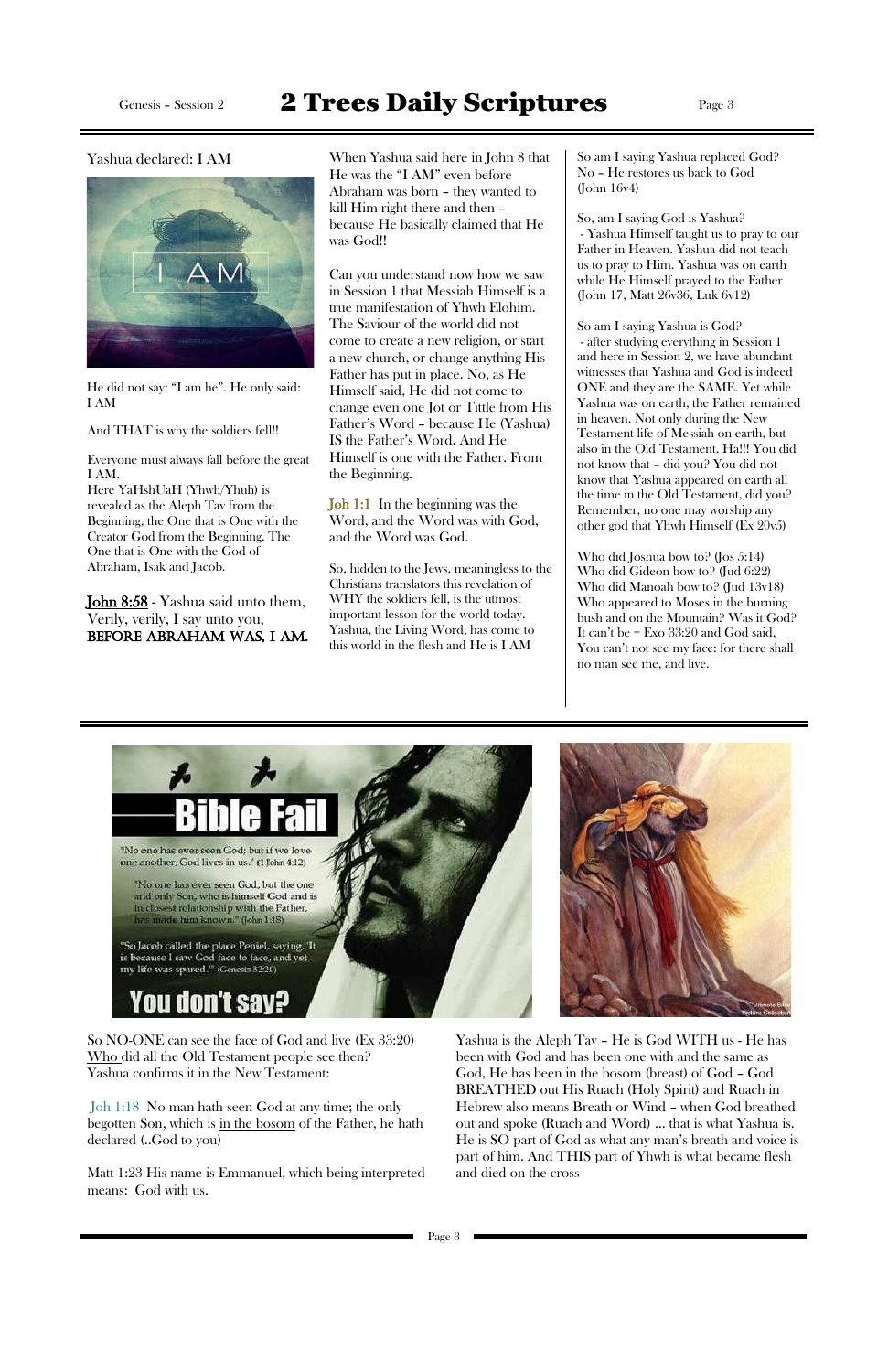### Genesis - Session 2  $2$  Trees Daily Scripture Page 4



The power of the Great I AM, Yhwh Elohim, the God of Abraham/Isak/Jacob, the Redeemer of Israel – is too great for a mere human being. [Revelation 1:8](https://www.kingjamesbibleonline.org/Revelation-1-8/) - I am Alpha and Omega, (Aleph and Tav) the beginning and the ending, saith the Lord, which is, and which was, and which is to come, the Almighty. Compare what Yashua said here in Rev 1:8 to what God says about Himself: (Isa 44v6 / Isa 48v12 / Isa 41v4 / Rev 4v8) - and now consider Heb 7v3 – this King of Righteousnous that has the exact same characteristics than God Himself – yet in human form.

#### See Yashua on every page of the Old Testament And find out there is nothing new in the "new" Testament



www. 2treesinthegarden. co.za

Follow the Voice Recordings on Genesis Session 1 and all the following Sessions – work through it day by day on Facebook or Youtube. Just search: 2 Trees in the Garden of Eden Scripture Bible studies. Or request the studies on Telegram via 082 893 3826

Let us investigate Scriptures because God revealed Yashua from the Beginning. We have proof of that now. So we can believe God in everything else He has revealed. The End He revealed out of the Beginning (Isa 46v10). So we remain on our knees, with our noses in the Books of the Beginning. And we don't "fall" for the deception of the false messiah or apostate church.



Let the Roman Army (governments / authorities / martial arms / soldiers) and the officers of the Pharisees (false religion / wolves in sheep's clothing / false prophets / antichrist servants) all fall backwards because they don't accept and recognize the Living Word of God for WHO He really is. But as for me and my house, we will serve Yhwh

So now we understand why the soldiers fell on the ground before the great I am. But let's see why they fell BACKWARDS and not on their faces like all the other people in the Bible. You and I also fall on our face, on our knees, worshipping, praying, crying, praising our God in the Name of His Saviour. Right? Why did they fall backward?

> We need to treat God the Father and His Word (His own begotten Son) as one (John 10v30) Join 2 Trees (ပ)

Whenever you see reverence to Yhwh the person is bowing and prostrating forward…. but people who are possessed by demons and false spirits, they fall backwards. People who has the arrogance to reject God, challenge God, replace

God, ignore God, disobey God and think they can get away with it now – will all learn a very hard lesson when they fall very hard on their backside!

Here, during the birth-pangs of the End Times (Matt24v8 / 1 Thes 5v3) as we see how the Church (Religion) and the State (Government) are starting to speak the same language, working together just like the Pharisees and the Roman Soldiers – we will fall on our knees before our Saviour Yah, more than ever before.

#### We stand with Yashua. The deceived will "fall away" (2 Thes 2 v 3)

Isa 42:6-7 I, Yhwh have called thee (Yashua) in righteousness, and will hold thine hand, and will keep thee, and give thee for a covenant of the people, for a light of the Gentiles; To open the blind eyes, to bring out the prisoners from the prison, *and* them that sit in darkness out of the prison house.